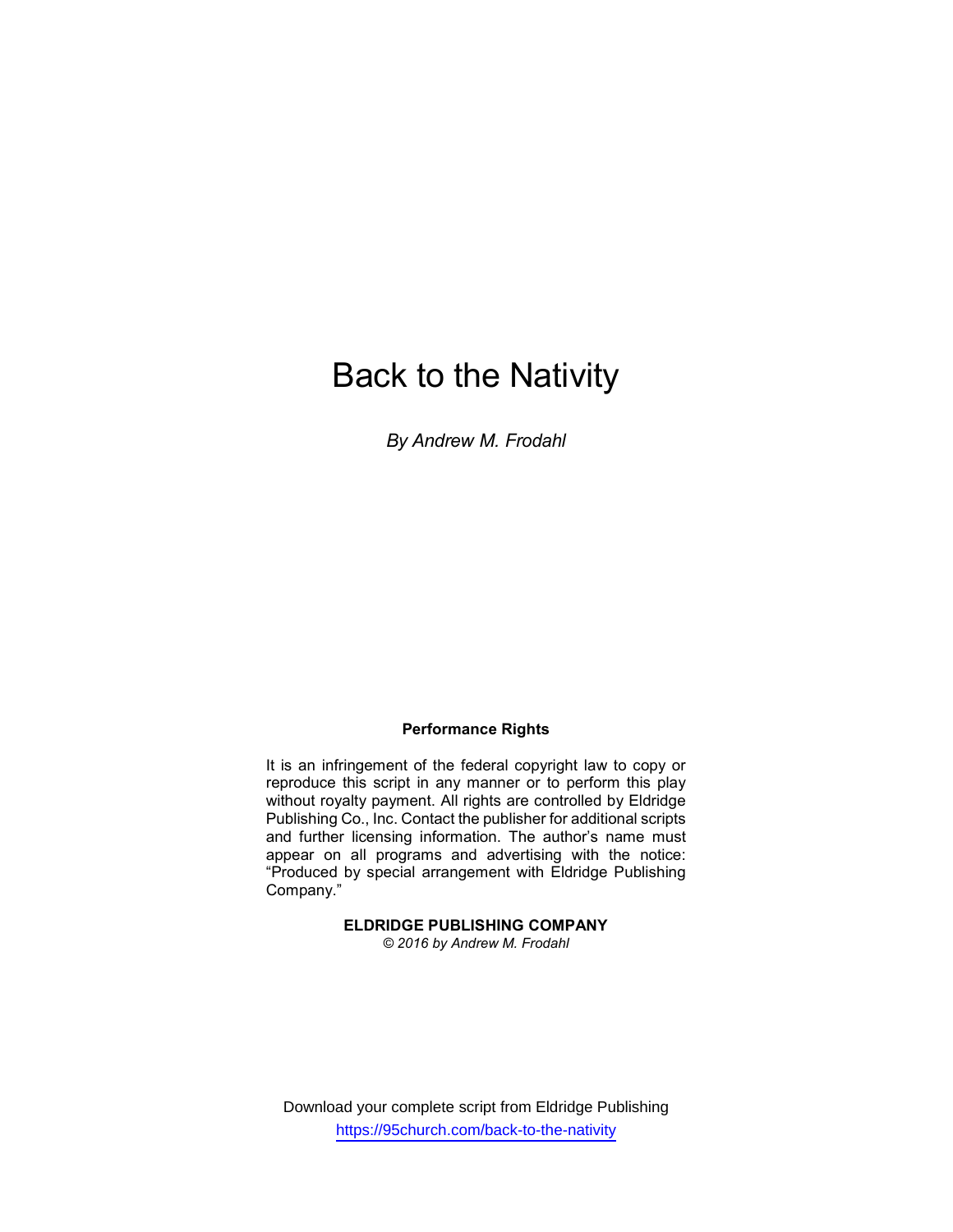Back to the Nativity - 2 -

## **DEDICATION**

The play is dedicated to my dear friend Hope Bunch. I'm thankful and inspired by her support, insight, and passion to use the arts to further the gospel.

## STORY OF THE PLAY

Did the Nativity costumes just come alive? Pastor Hadley doesn't know what to think when he is washing the Nativity costumes and the first sheep pops out of the dryer. Granted, he hasn't been doing well after the recent loss of his fiancée, taking a leave from his ministry and turning away from God. Last night's church fire just proves that when it rains it pours. Maybe that wasn't a sheep he saw…but then out of the dryer comes Amir the Sheep Shearer and Jesse the Angel. Turns out the dryer is a time tumbler, and time and prophecies once fulfilled have been altered. The sheep shearer who came through was staying at an inn within the town of Bethlehem. Now he is here, and there is space at the inn, meaning Mary and Joseph will find a room! Pastor Hadley and his brother Cliff need to go back to make sure the prophecies of Christ's birth are fulfilled. Wearing a rich Samaritan and stinky camel costume, the brothers guide Mary and Joseph to the stable, lead the shepherds to the fields, and find hope in baby Jesus. This story blends brotherly love, adventure, humor, and marvelous mystery, but most importantly, it shows us about finding faith again. Runs about 80 minutes.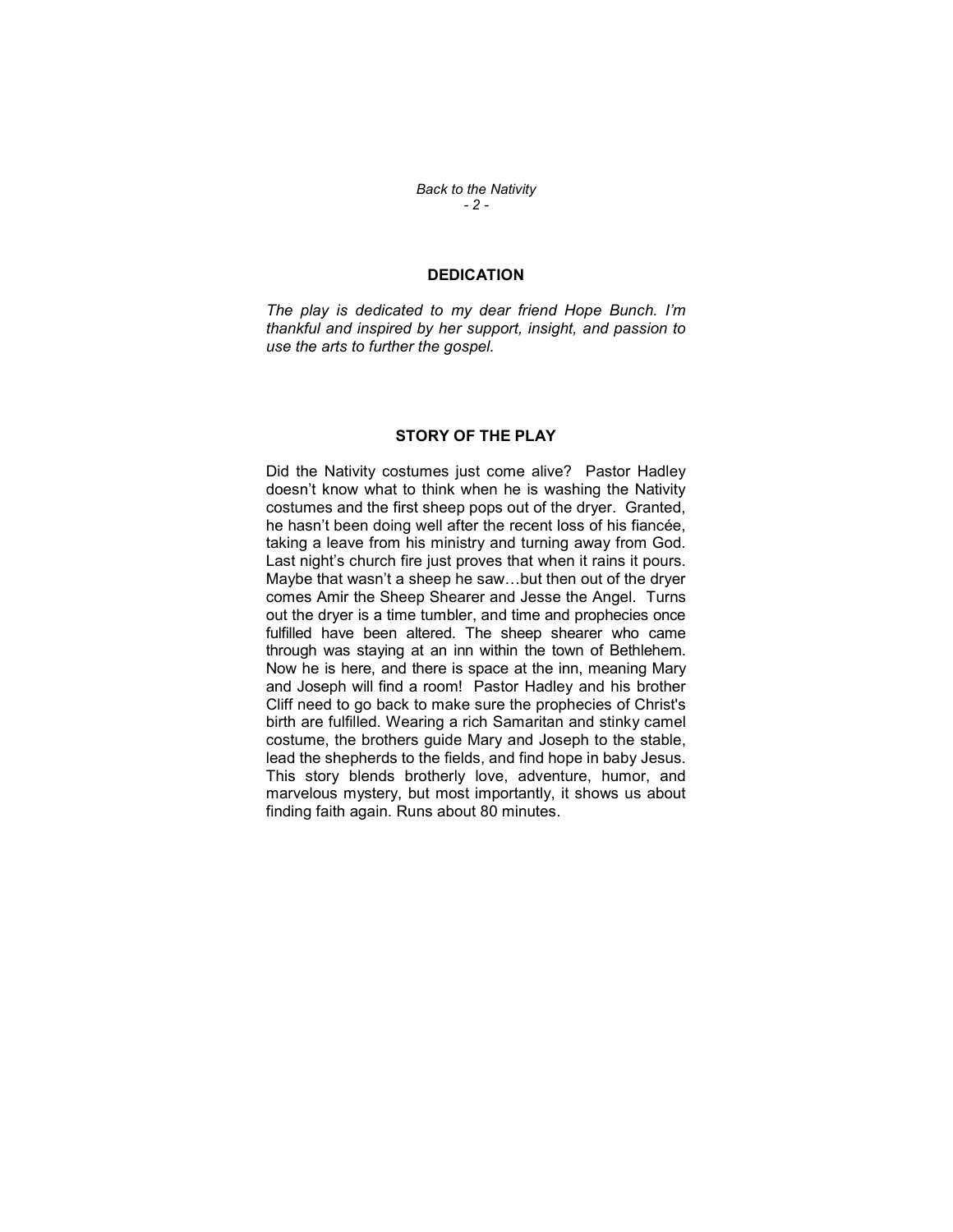Back to the Nativity - 3 -

## CAST OF CHARACTERS

(4 m, 3 w, 6-7 flexible, 2 kids, doubling possible)

- PASTOR HADLEY NORRIDGEWOCK: The Pastor of Piddlesfoot Community Church who has lost hope after the death of his fiancée, Hannah.
- CLIFF NORRIDGEWOCK: Hadley's younger brother, a bit out of shape and has always lived in his brother's shadow.
- DINAH: A retired woman who is very involved in the church. Good friends with Crystal.
- CRYSTAL: Was Hannah's best friend. She tries to be a comfort to Hadley, but it is hard for her to hide her adoration for him.

**JESSE THE ANGEL** (flex): Mysterious angel, not so typical. **DEPUTY NUTE** (flex): The sheriff investigating the church fire.

AMIR THE SHEEP SHEARER: A shepherd terrified of sheep. JOSEPH: The Earthly father of Jesus, Mary's husband.

MARY: The mother of Jesus, wife of Joseph.

SHEPHERD #1: (flex): A hardworking shepherd looking for lost sheep.

SHEPHERD #2 (flex): A hardworking shepherd looking for lost sheep.

INNKEEPER (flex): Innkeeper of Ruth's Tavern.

THE PARAMEDIC (flex): Helps Hadley. If possible, should be doubled as Jesse the Angel.

**BETHLEHEM COP** (flex): A Bethlehem traffic cop. No lines.

SHEEP #1: A sheep lost in time. (A kid would work best due to size)

SHEEP #2: A sheep lost in time. (A kid would work best due to size)

ANGLEIC HOSTS (flex): One line to share the news of Jesus's birth.

Doubling requires 4 m, 2 w, 3 flex, and 2 kids. The Angel can play the Paramedic, Deputy can play Cop, Amir can play Joseph, Crystal can play Mary, Dinah can play Innkeeper.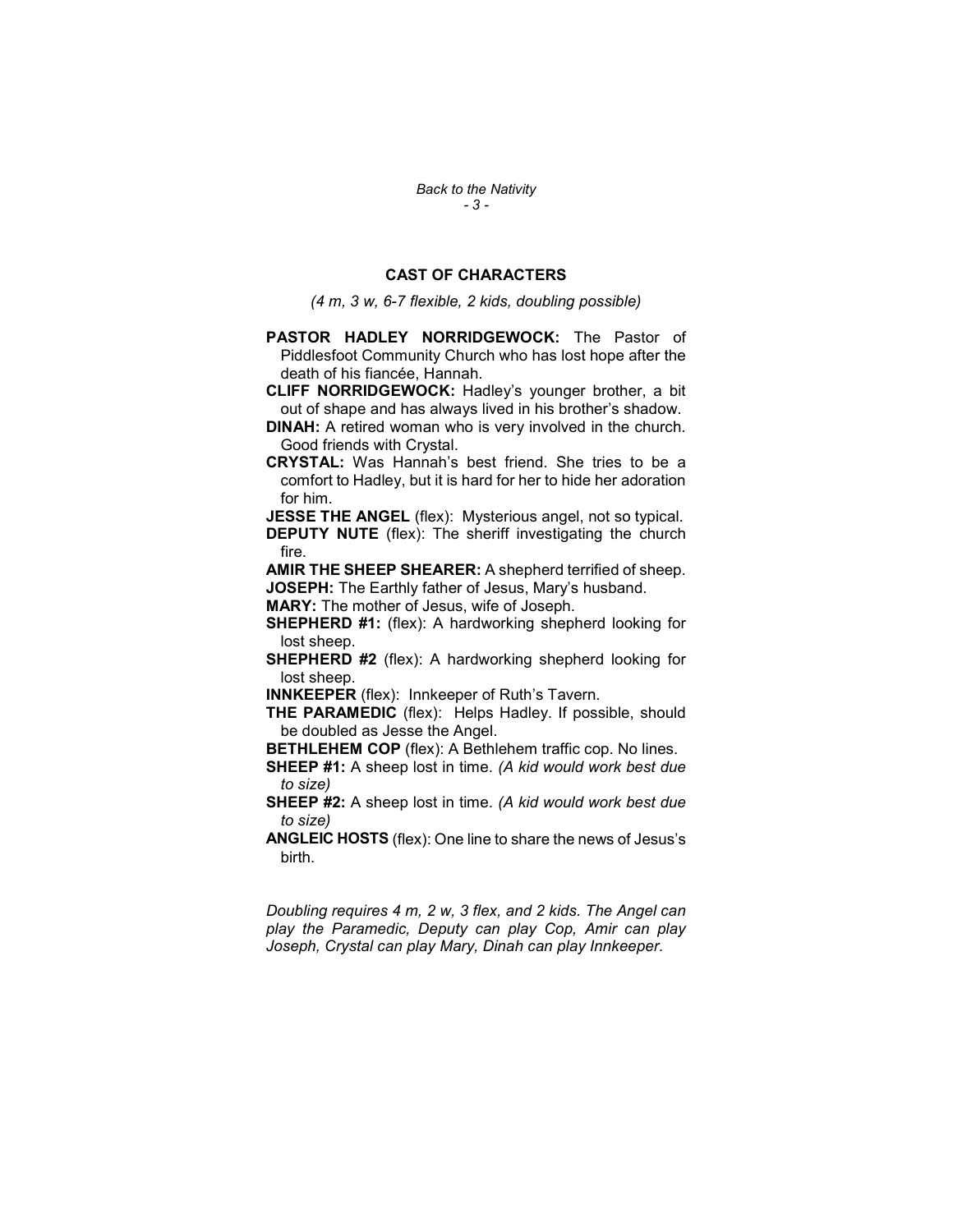#### Back to the Nativity - 4 -

### SYNOPSIS OF SCENES

Act I

Scene 1: Current day, Piddlesfoot, VT. The church parsonage three weeks after Thanksgiving.

Scene 2: The church parsonage an hour later.

Scene 3: The church parsonage an hour later.

Act II

Scene 1: The fields of Bethlehem the night Jesus was born. Scene 2: The streets of Bethlehem and Ruth's Tavern. Scene 3: The fields of Bethlehem moments before the angels

proclaim Christ's birth.

Scene 4: The church parsonage twenty minutes after Hadley got shocked by dryer plug in Act I, Scene 3.

## **SET**

Church parsonage: USR is the front door. A small window is next to it. CSL is a bedroom door. A kitchen island counter is USR. Far DSL is an antique-looking washer and dryer set built up against the wall. The dryer should be sturdy and larger than normal to accommodate actors climbing in and out. Behind the dryer is backstage. CS is a couch and an end table with a cell phone and lamp on it.

Fields of Bethlehem: Large and small boulders cover the counter and washer/dryer. The boulder covering the washer/dryer can work as the cave, with the dryer hole as entrance to the cave. Palm trees cover the USR door. A large backdrop of a city scape of Bethlehem covers the US walls. The manger/nativity scene happens CSR in front of the boulder hiding the counter.

Streets of Bethlehem/Ruth's Tavern: DSL is made to look like a market covering the washer/dryer. A sign pointing offstage left reads "Hosea's Hideaway." USC door serves as the entrance to Ruth's Tavern. Above the door a sign reads "Ruth's Tavern." The USR door serves as the tavern's exit. The counter works as the clerk desk. Two chairs and a table are DSC.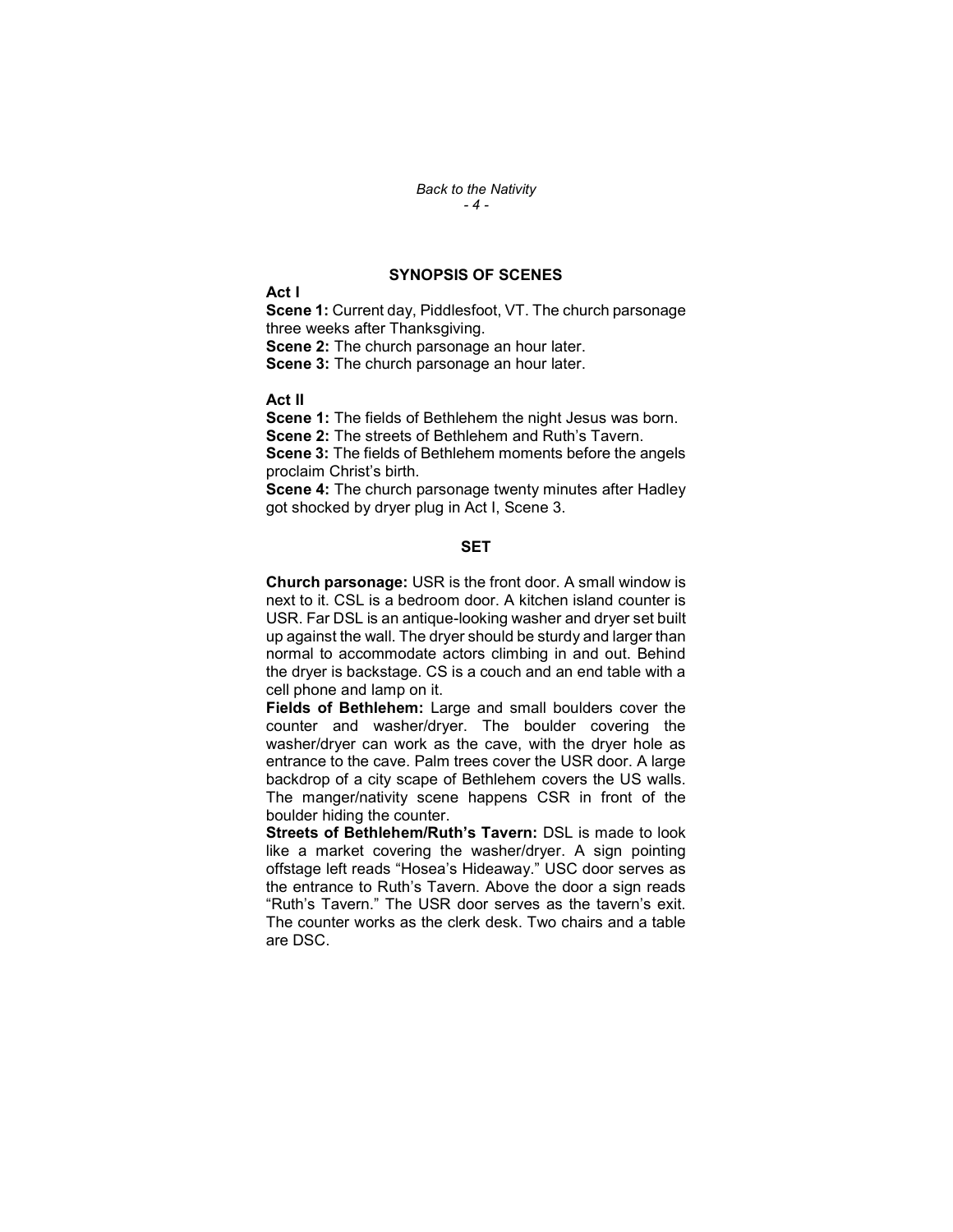## ACT I Scene 1

(AT RISE: The church parsonage. PASTOR HADLEY NORRIDGEWOCK is asleep on the couch that is CS. He is unshaven, hair a mess, and wearing a bathrobe and slippers. The floor is covered in pizza boxes, chip bags, and soda cans. In his lap is a brown paper bag. SFX: A knock on the front door. Hadley doesn't move. SFX: The pounding on the door continues.)

CLIFF: (OS.) Hadley! Hadley! Open up! It's Cliff. It's cold out here. (To himself.) Where did he hide that key? (Beat.) Ah ha! Got it.

(The door unlocks and CLIFF NORRIDGEWOCK enters, tripping on boxes at the door.)

CLIFF: (Cont'd.) Ah! Ouch. (HE gets to his feet. He takes his jacket off and places it on coat rack while holding his nose from the stench.) Ooh! Did something die in here? Oops, maybe that was a poor choice of words. I didn't mean it. (Notices HADLEY on the couch. He tries to gently shake him awake.) Hadley, Hadley. I have been standing outside for half an hour.

HADLEY: (Wakes up groggy.) Cliff? What are you doing here?

CLIFF: To see if you were alive. Mom has called for the past two weeks and no answer. (Picks up Hadley's cell phone.) No charge, I see.

HADLEY: I don't feel like talking. To anyone.

CLIFF: I would ask how you are doing, but you look terrible. Have you showered...at all?

HADLEY: I don't see the point.

CLIFF: (Sniffing.) Please, tell me that isn't— I smell smoke. You haven't picked up smoking again, have you?

HADLEY: What if I have?

CLIFF: Hadley, you are a pastor of a church.

HADLEY: Was a pastor.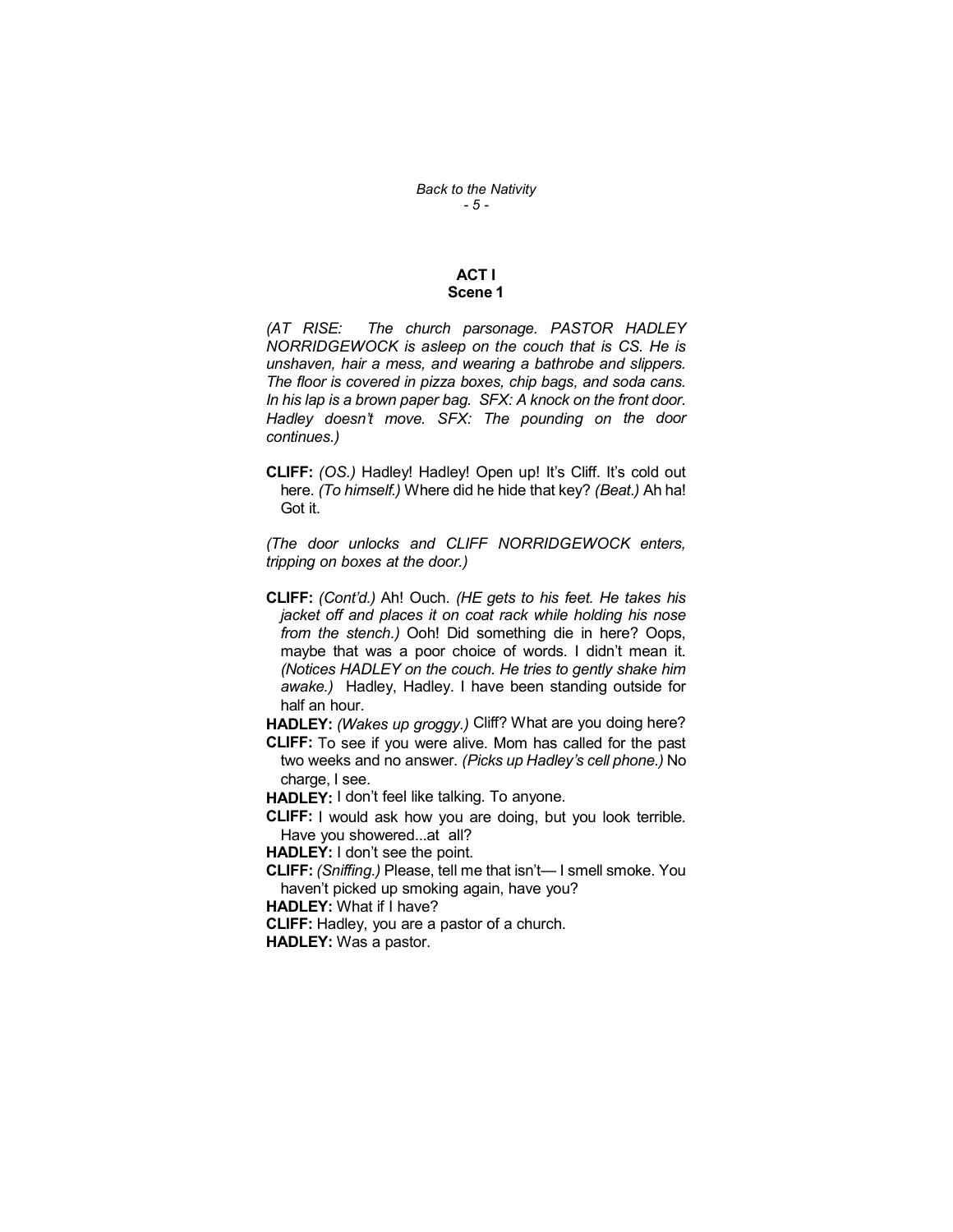Back to the Nativity - 6 -

CLIFF: No, you are a pastor. Just on a leave of absence.

HADLEY: (Pulls out a cigarette from under the couch cushion. He puts it to his lips and grabs a lighter.) That's what they think. I will be giving them my notice. Wrote it on the pizza box.

(HADLEY kicks the box. CLIFF sees Hadley about to light a cigarette.)

CLIFF: Hey! (Knocks the cigarette from HADLEY'S mouth.) Give me that. I knew it. I will not let you self-destruct and throw everything away.

HADLEY: I didn't throw everything away. It was taken from me.

(HADLEY pulls out a beer from the paper bag and pops off the lid. He takes a swig. CLIFF'S eyes go wide.)

CLIFF: Hadley James Norridgewock! HADLEY: (Sarcastically.) Mom, is that you? CLIFF: I know you are grieving, but this destructive behavior is unacceptable.

(SFX: A knock at the front door.)

DEPUTY: (OS.) Pastor Hadley? This is Deputy Nute. I need to speak with you.

CLIFF: (Whispering.) The police?! We got to hide the booze.

HADLEY: Why? It's not illegal to drink, Cliff. I am in my house. CLIFF: This is actually a parsonage, so technically God's house. Are you going to answer the door?

(SFX: Stern knock again.)

HADLEY: You can get it. I am comfortable right here. Plus I am not wearing pants.

CLIFF: Police make me nervous, like clowns at a circus. I sweat profusely.

DEPUTY: (OS.) Pastor Hadley!